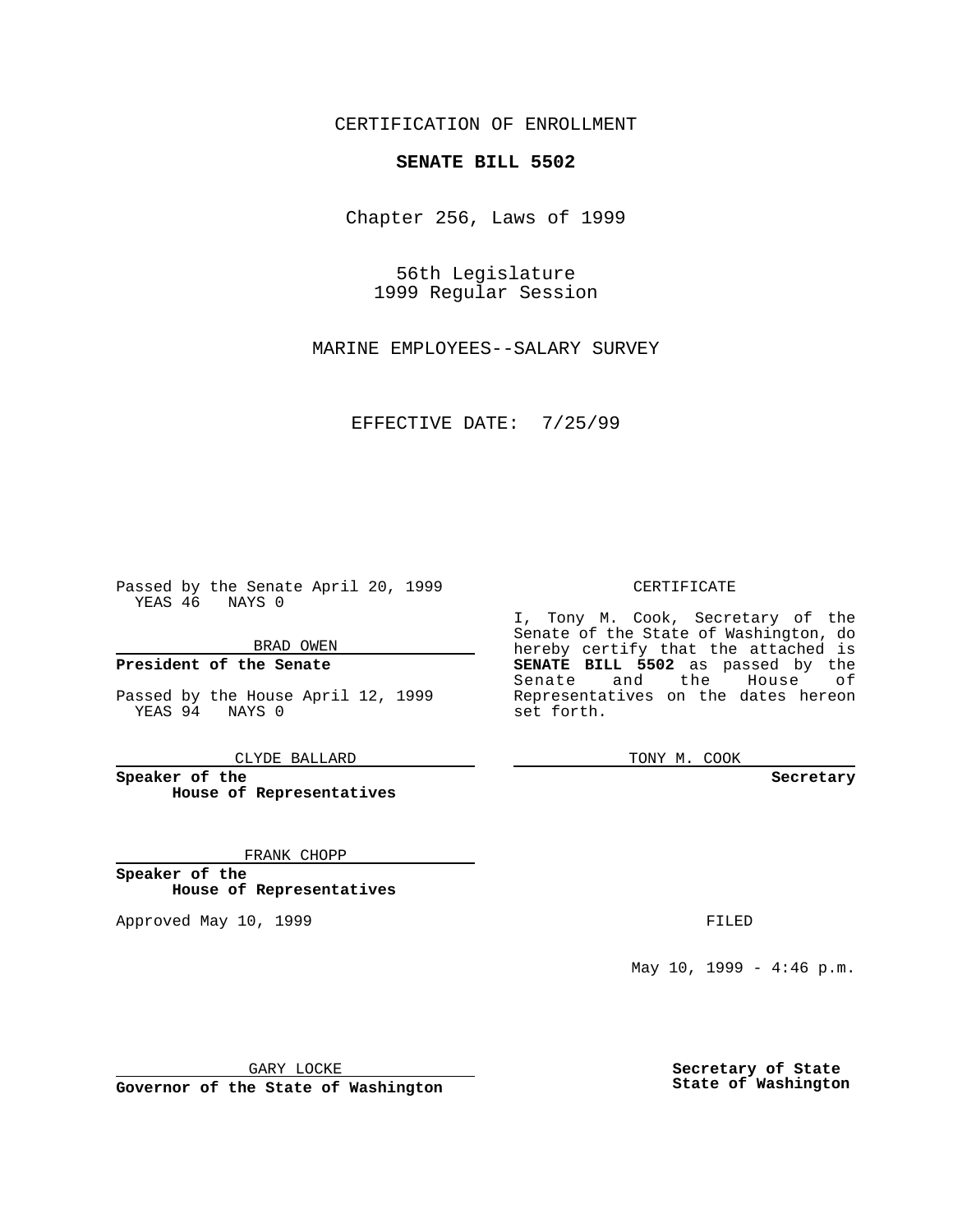## **SENATE BILL 5502** \_\_\_\_\_\_\_\_\_\_\_\_\_\_\_\_\_\_\_\_\_\_\_\_\_\_\_\_\_\_\_\_\_\_\_\_\_\_\_\_\_\_\_\_\_\_\_

\_\_\_\_\_\_\_\_\_\_\_\_\_\_\_\_\_\_\_\_\_\_\_\_\_\_\_\_\_\_\_\_\_\_\_\_\_\_\_\_\_\_\_\_\_\_\_

### AS AMENDED BY THE HOUSE

Passed Legislature - 1999 Regular Session

**State of Washington 56th Legislature 1999 Regular Session By** Senator Haugen; by request of Marine Employees' Commission Read first time 01/25/1999. Referred to Committee on Transportation.

1 AN ACT Relating to a salary survey report by the marine employees' 2 commission; amending RCW 47.64.220; adding a new section to chapter 3 42.17 RCW; and creating a new section.

4 BE IT ENACTED BY THE LEGISLATURE OF THE STATE OF WASHINGTON:

5 **Sec. 1.** RCW 47.64.220 and 1989 c 327 s 2 are each amended to read 6 as follows:

 (1) Prior to collective bargaining, the marine employees' 8 commission shall conduct a salary survey. The results of the survey 9 shall be published in a report which shall be a public document comparing wages, hours, employee benefits, and conditions of employment of involved ferry employees with those of public and private sector employees in states along the west coast of the United States, including Alaska, and in British Columbia doing directly comparable but not necessarily identical work, giving consideration to factors peculiar to the area and the classifications involved. Such survey 16 report shall be for the purpose of disclosing generally prevailing levels of compensation, benefits, and conditions of employment. It shall be used to guide generally but not to define or limit collective bargaining between the parties. The commission shall make such other